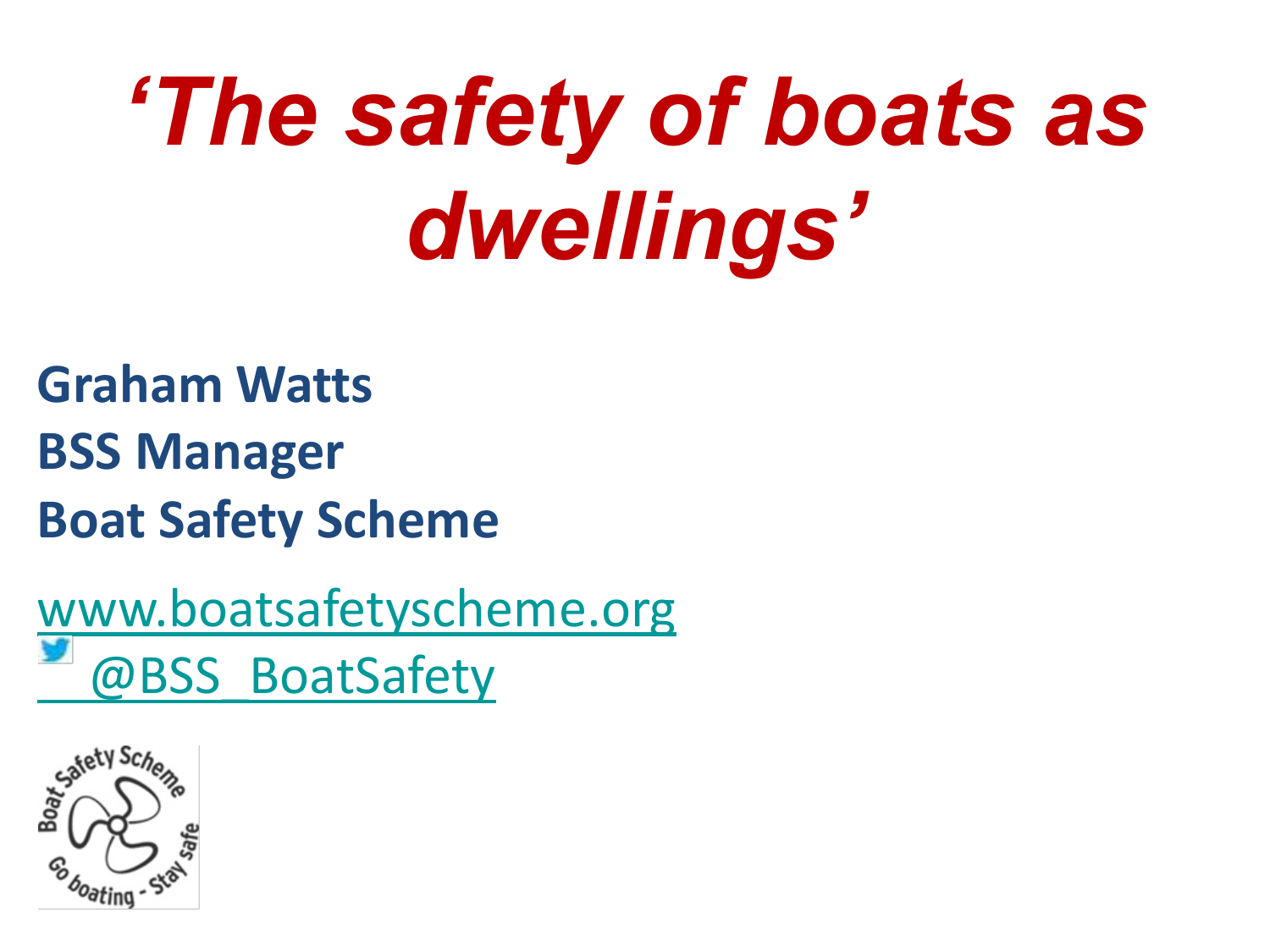# **Background**

- **1. Numbers of boats in Scotland**
- **2. Why boats are used as dwellings**
	- **Work accommodation – fishing vessels**
	- **Leisure boats – visiting yachts, privately owned boats and hired holiday boats**
- **Residential boats – owned and sub-let 3. Numbers used as dwellings**

*Estimate - as many as 6000 persons dwelling aboard in Scottish ports/marinas/towns on any one weekend summer night*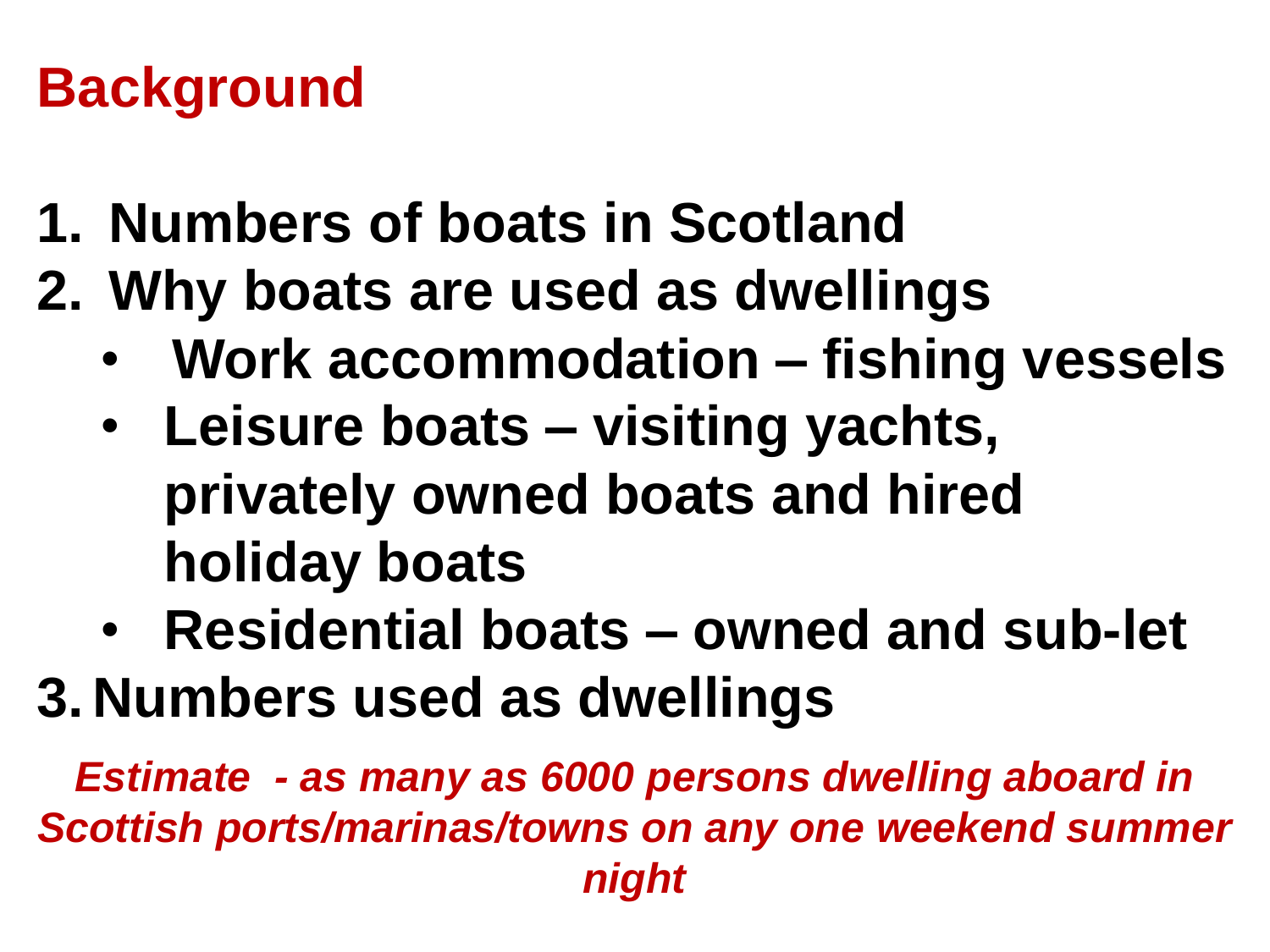### **Main risks**

- **1. Man-overboard (around 75%)**
- **2. Fire (about 8%)**
- **3. Carbon monoxide poisoning (about 8%)**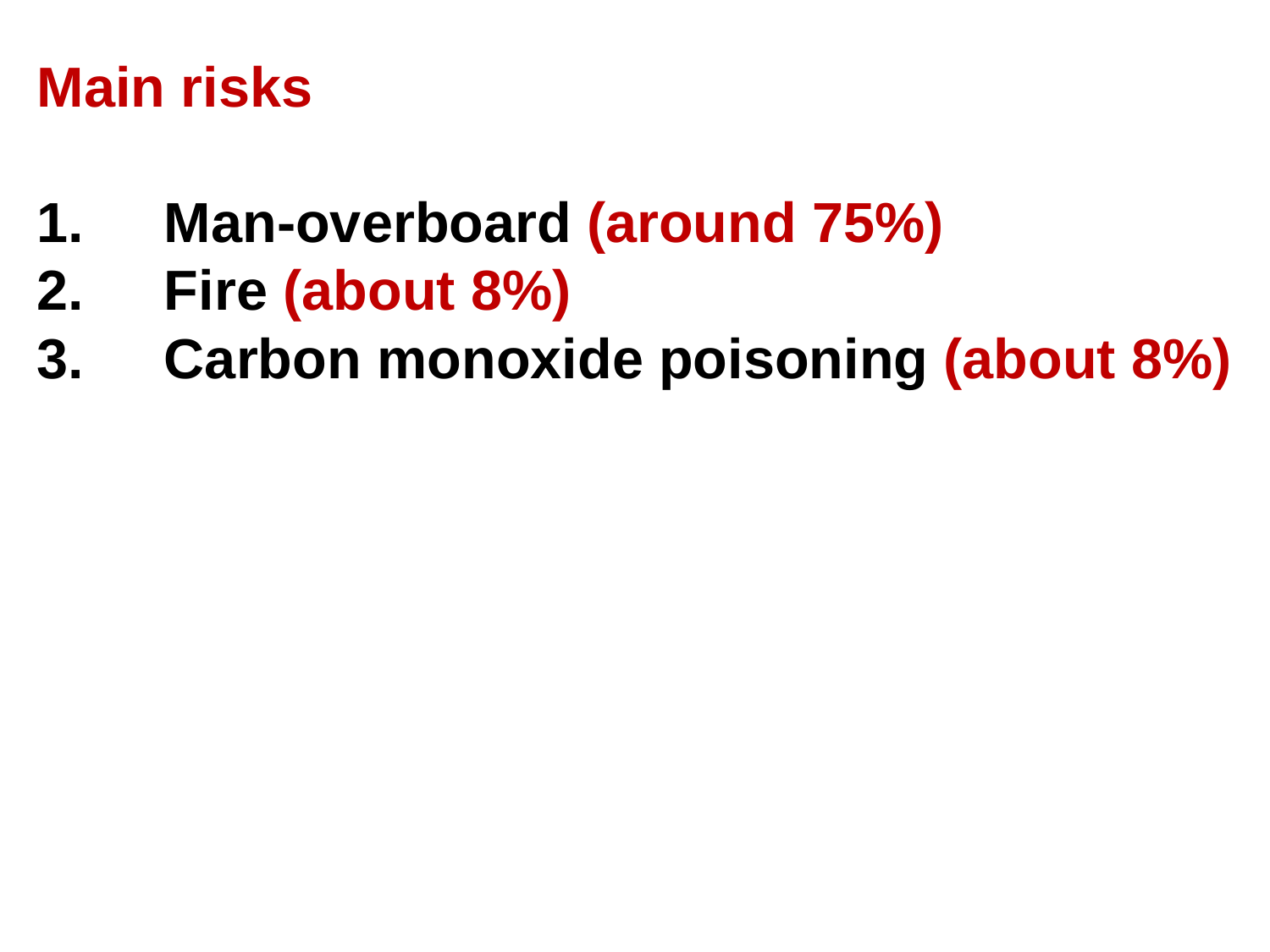#### **Risk characteristics of boats**

- **1. Boats are on water = water safety discipline**
- **2. Boats have living spaces but they are also sealed containers great for keeping water out but equally good at retaining gases and fumes.**
- **3. Boats may have multiple numbers of engines, multiple appliances fed by a range of different fuels, all of which provide the potential for fire or carbon monoxide events**
- **4. Boats are 'unforgiving' and require appropriate equipment properly installed and maintained and appropriate behaviour for dwellers to remain safe**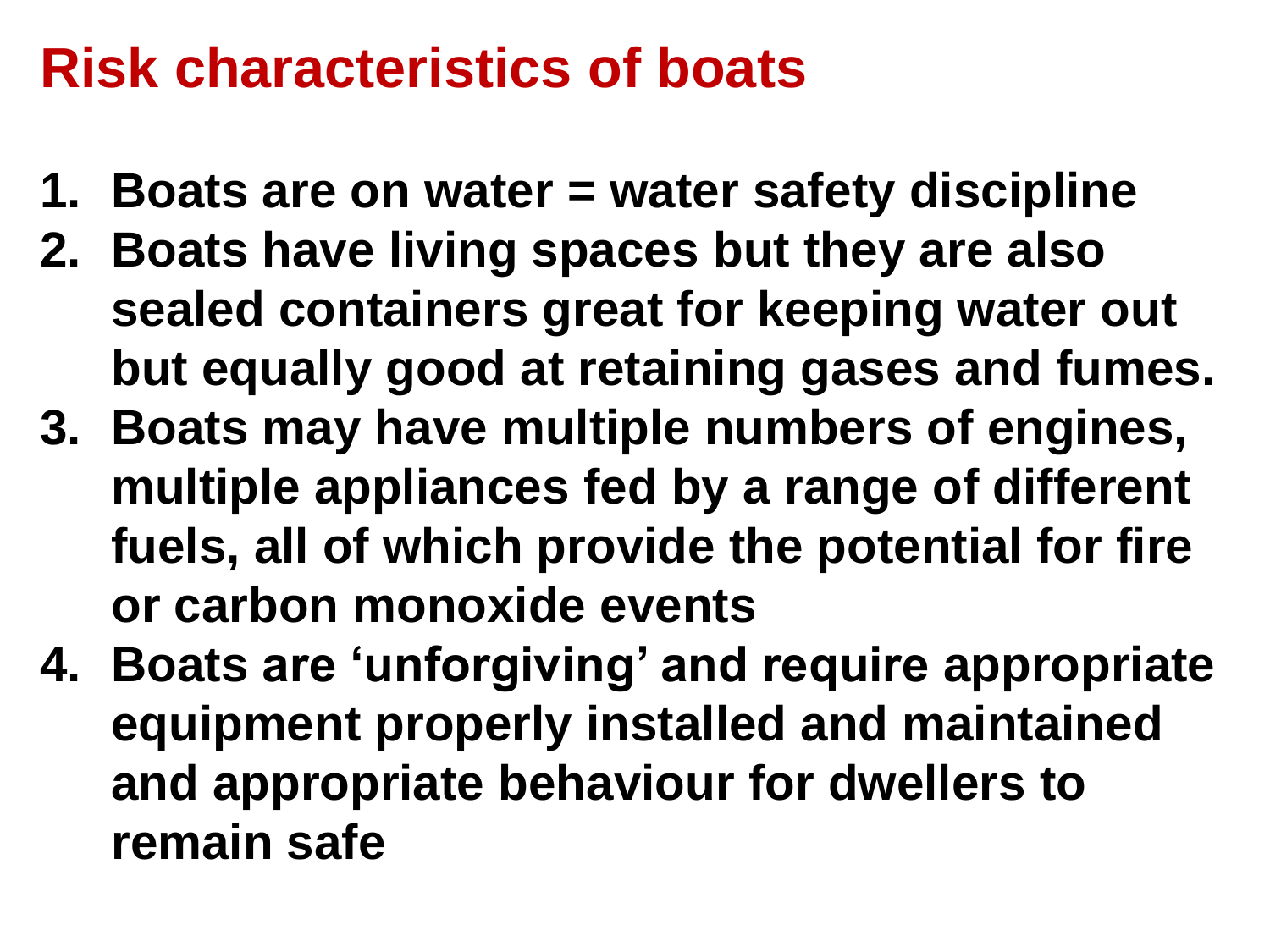## **Risk controls**

- **1. Fitness for purpose of the boat including the suitability and condition of its equipment**
- **2. Safety awareness and safety behaviour of boat dwellers = competence best practice for commercial crews**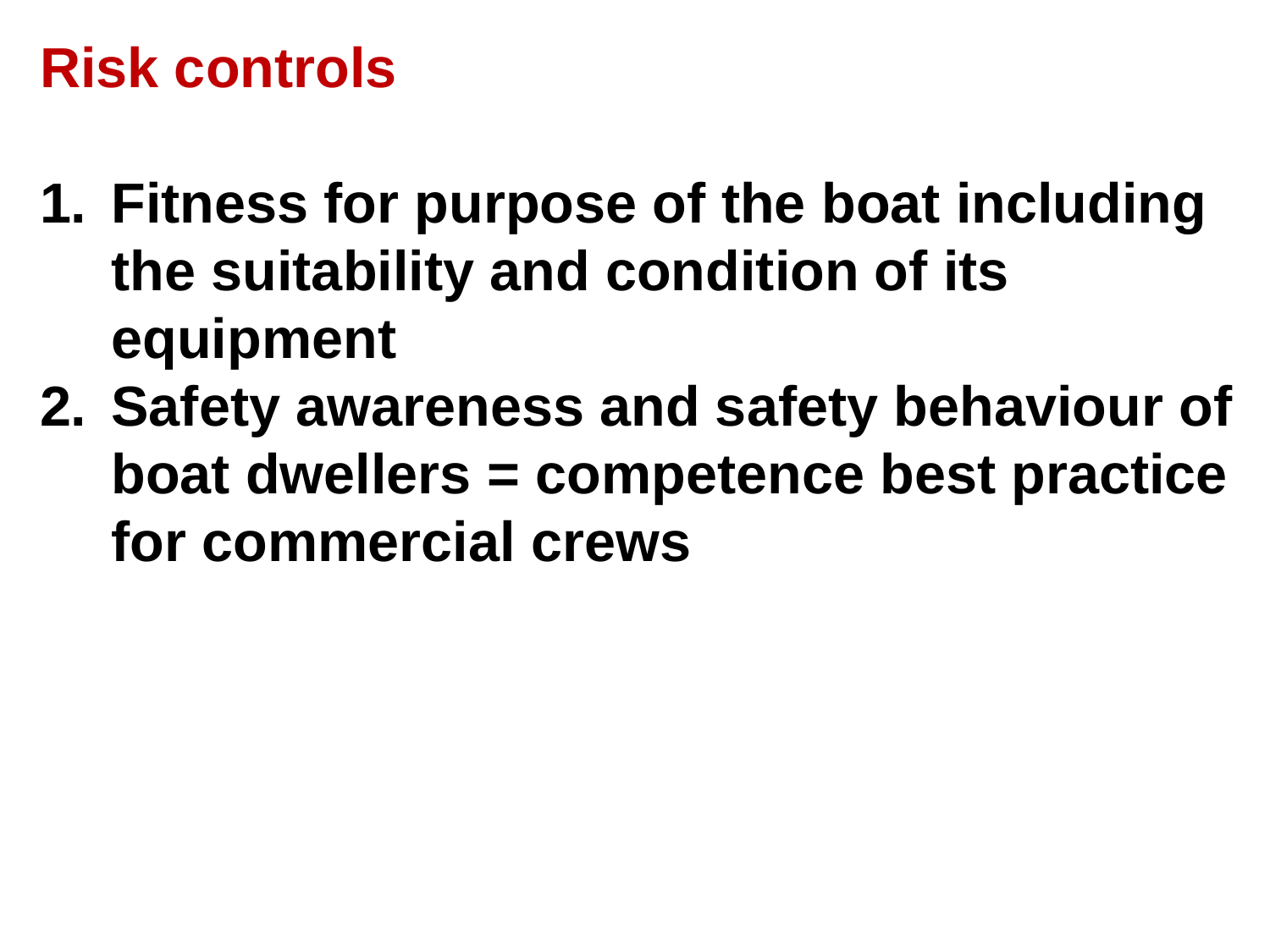# **Risk control responsibilities**

- **All boat dwellers**
- **Work environment - MCA, Sea Fish Industry Authority, (Seafood Scotland), MAIB**
- **On inland waters – Scottish Canals supported by BSS**
- **On inland waters – Loch Lomond and the Trossachs NP**
- **At harbours, estuary moorings and marinas - harbour authorities and marina management**
- **Local authorities concerning 'vulnerable' boat dwellers**
- **Insurance companies restricting the number of claims**
- **BSS awareness – leaflets, website, BSS Examiners**
- **Fire and Rescue Service - Boat Fire Safety Week and community fire safety initiatives.**
- **RNLI – initiatives**
- **RYA courses**
- **RoSPA initiatives**